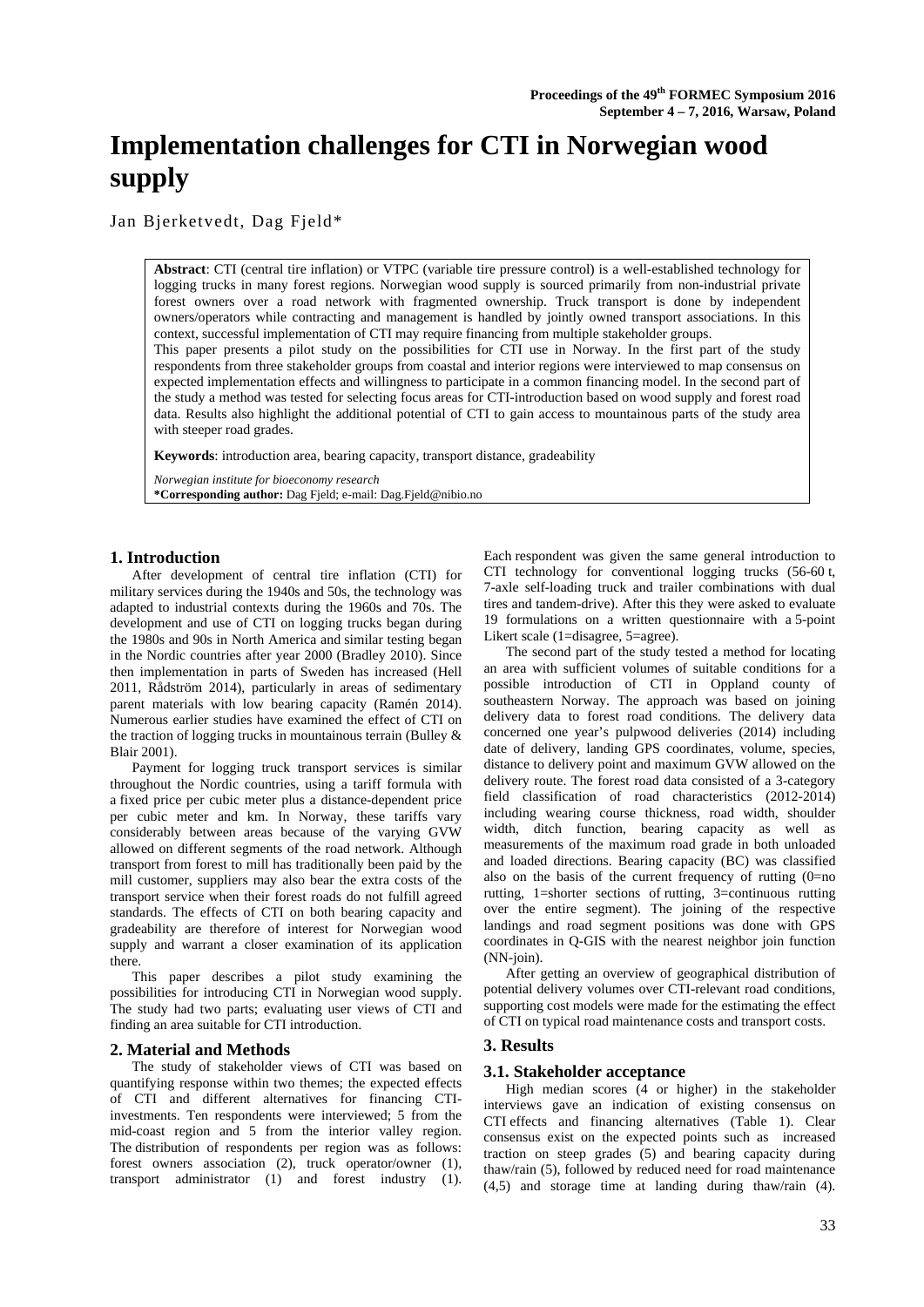Concerning the stakeholder group that should cover the costs for CTI, no consensus was seen for any particular group, but it was clear that a mutual or distributed financing alternative was preferred (5). Regarding exactly which costs should be covered, no high scores were found, with only a neutral score for a complete coverage of installment and running costs (3) and a lower score for adjusted tariffs (2,5).

**Table 1:** Stakeholder agreement (1-5) with claims regarding the expected effects of CTI and potential alternatives for financing and service payment.

| <b>Theme</b>                   | Claim                                                 | <b>Median score</b> |
|--------------------------------|-------------------------------------------------------|---------------------|
|                                | [unit]                                                | $[1-5]$             |
| <b>Expected effects of CTI</b> | Increased traction on steep grades                    | 5                   |
|                                | Increased bearing capacity during thaw/rain           | 5                   |
|                                | Reduced need for road maintenance                     | 4,5                 |
|                                | Reduced storage time at landing during thaw/rain      | 4                   |
|                                | Reduced rutting year-round                            | 3,5                 |
|                                | More even delivery rate during thaw/rain              | 3,5                 |
|                                | Reduce truck vibrations and increase operator comfort | 3,0                 |
|                                | Reduced storage time at terminal/mill                 | 2,0                 |
|                                | Reduce wear on trucks and increase truck life         | 2,0                 |
|                                | Reduce annual utilization hours                       | 2,0                 |
|                                | Reduce diesel consumption                             | 1,0                 |
|                                | Supply organization                                   | 2,5                 |
| <b>CTI</b> should              | transporter                                           | $\overline{2}$      |
| be financed by                 | Mill customer                                         | 1                   |
|                                | Mutual financing model                                | 5                   |
|                                | Complete installment and running costs                | 3                   |
| <b>Financing should cover</b>  | Coverage of transporters costs via adjusted tariff    | 2,5                 |
|                                | Partial installment and running costs                 | 1,5                 |



Figure 1: Geographical overview of forest road bearing capacity classes 1 (green), 2 (orange) and 3 (red) in the municipalities in Oppland county (red borders with black numbers).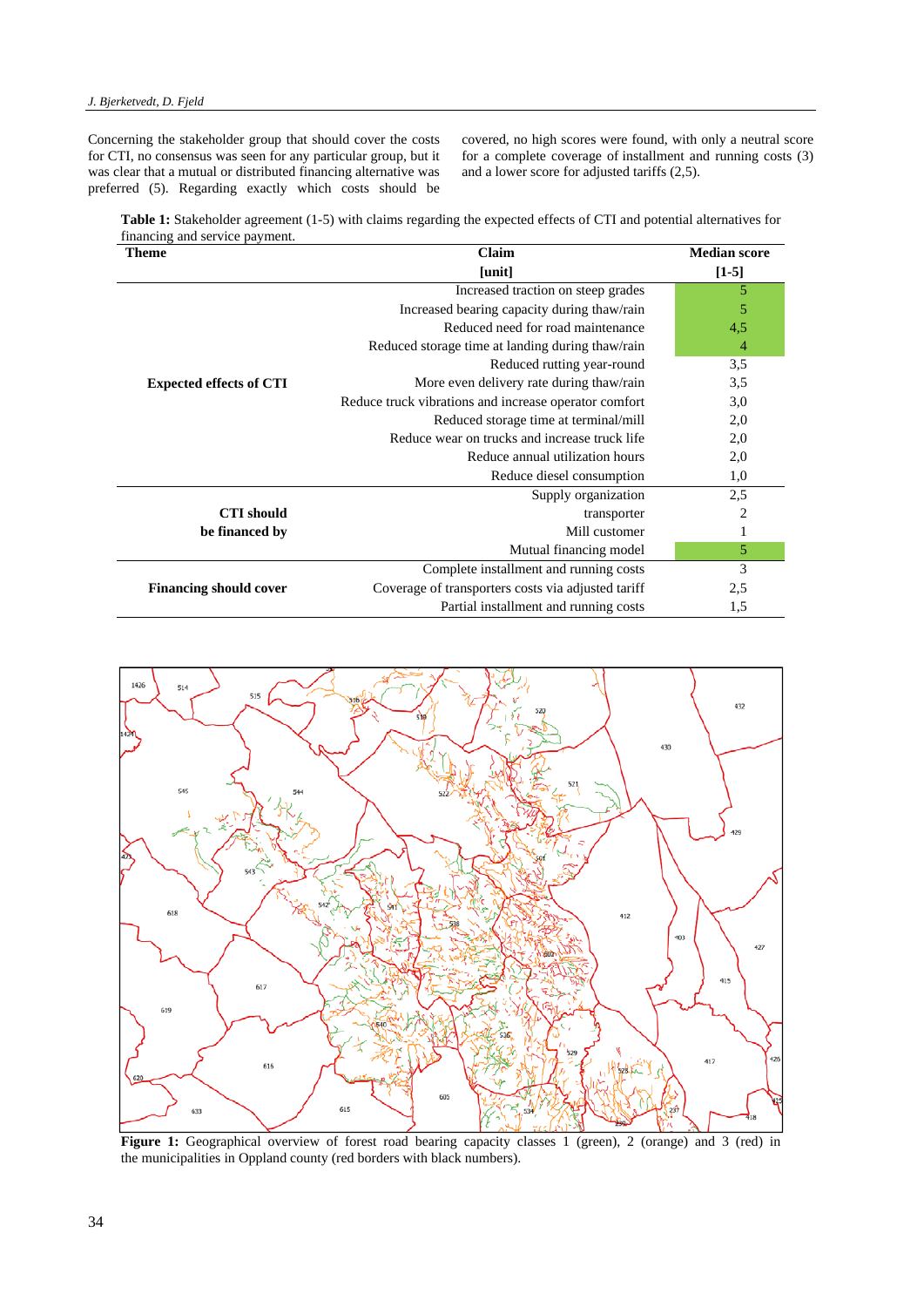## **3.2. Suitable areas for CTI introduction**

For the second part of the study, joining spring, summer and fall deliveries with the road segment data showed that approx. 25, 55 and 20 % of delivery volumes came out on roads with bearing class 1 (high), 2 (medium) and 3 (low), respectively. Four municipalities of 27 (no 502, 521, 541 below) had the highest proportions of deliveries linked to road segments with class 3 (Figures 1 and 2).

Six of 27 municipalities had high proportions of volumes linked with forest roads with high adverse loaded grades (Figure 2). These were clustered in two parallel valleys (519/521/522 and 541/542/543) and one intermediate area (538). The three municipalities with low bearing capacity formed a perimeter encompassing most of the municipalities with steep roads.

## **3.3. CTI costs and potential road maintenance savings**

A simple truck cost calculation model was used to quantify the extra cost of CTI. The calculations assume an installment cost of 250 000 NOK per truck with annual maintenance costs of 25 000 NOK per year. Given the initial installation cost, the extra cost of CTI per transported  $m<sup>3</sup>$ increased with decreasing yearly production  $(m^3$ /yr) and increasing transport distance, yielding an extra cost of approx.  $1,5$  NOK/m<sup>3</sup> at 50 km and 2,5 NOK/m<sup>3</sup> at 150 km (Figure 3, left). Accumulating the annual delivery volumes over roads of bearing capacity class 3 over increasing transport distances within the relevant municipalities yielded the result shown in figure 3 (right). Given a required annual transport volume of 30 000 to 50 000 m3 for a conventional logging truck, figure 3 shows that these volumes are available without exceeding a distance of 80 km to pulpwood terminals. The maximum cost for CTI under these conditions is lower than 2 NOK/m<sup>3</sup>. These volumes (transport distances < 80 km) were sourced primarily from a single valley (municipalities 501, 502, 519, 521, 522) where the rail corridor offers numerous terminals. The distance from the terminals to the neighboring parallel valley (541, 542 or 543) exceeded the 80 km limit.

Data on forest road maintenance costs was collected from a local road association in a municipality with a high proportion of deliveries over bearing capacity class 3 (municipality 521). In this case the actual road maintenance costs over a two year period averaged 30 NOK per transported m<sup>3</sup>. Given that 75 % of road maintenance costs typically consist of gravel and grading (Bjerketvedt & Nyeggen 2007) and CTI typically results in a 20 % reduction in road wear (Bradley 2010) this offers a theoretical reduction in road maintenance of 15 %. For the given case study (15 % reduction of  $30 \text{ NOK/m}^3$  this corresponds to a road maintenance savings of  $4,5$  NOK/transported m<sup>3</sup>, more than twice the extra costs of CTI.



**Figure 2:** Distribution of spring, summer and fall delivery volumes  $(m^3$ /year) per municipality (501-545) and forest road bearing capacity class (1-3 on X-axis). The colors indicate the distribution of volume per class of adverse loaded grade (green= 0-5 %, yellow= 5-10 %, red  $> 10$  %).



**Figure 3:** The cost of CTI (NOK/m<sup>3</sup> on y-axis) with increasing transport distances (km) on the left. The annual delivery volumes over roads of bearing capacity class 3 (m<sup>3</sup>/year on y-axis) available within a maximum transport distance (km) on the right.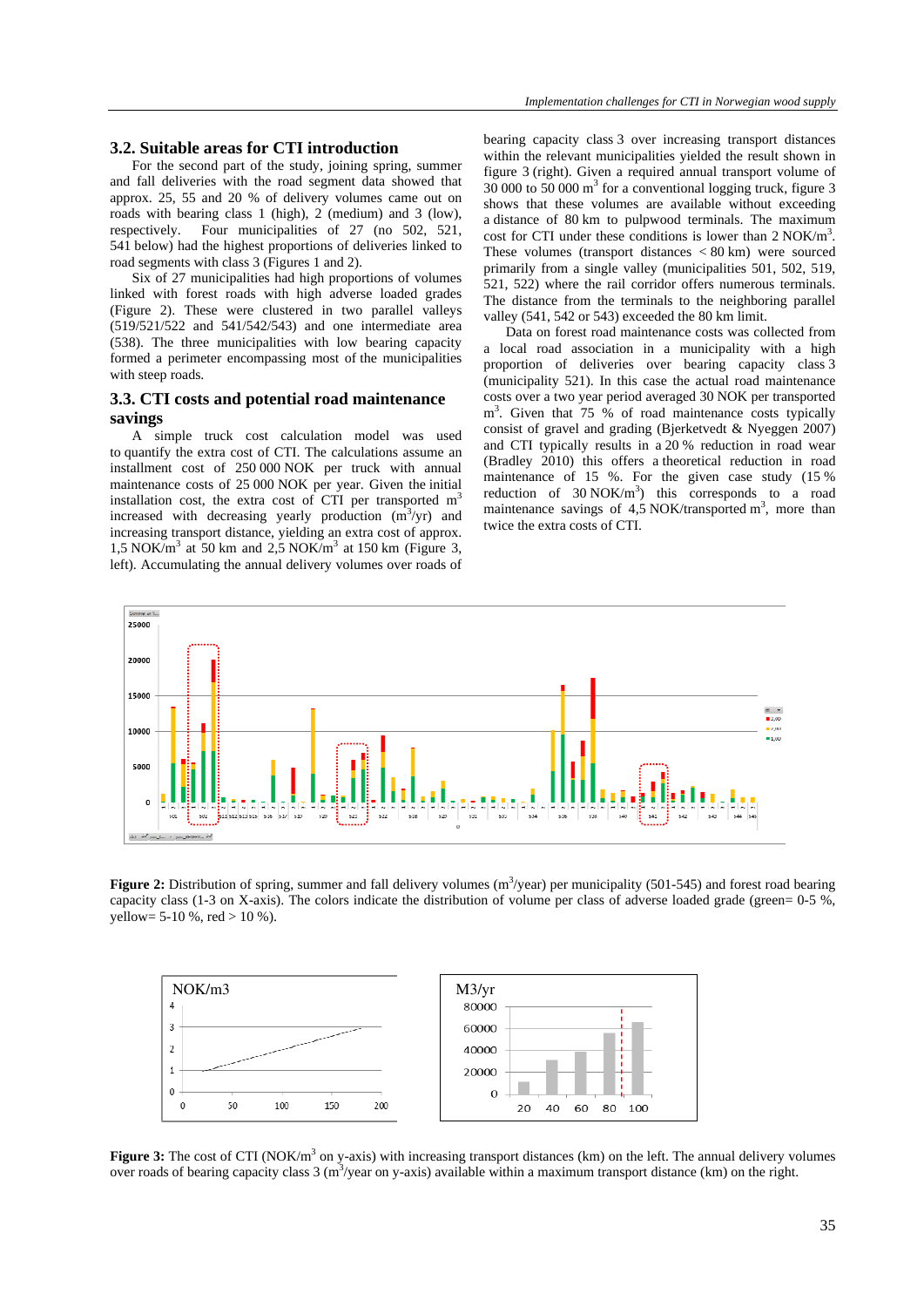The final question within the pilot study was the expected effects of CTI on the availability of areas with steep adverse grades in winter. For this, straight line gradeability formulas were used from Skaar (1977) and Hiort (2012) together with a selection of winter traction and rolling coefficients (Söderlund & Wickström 1963, Nilsson 1970, Wenger 1984). Given a typical GVW of 56 t with 18,4 t on the tandem drive, typical coefficients (traction =  $0.33$ , rolling resistance =  $0.0022$ ) yielded a maximum loaded winter grade of 9 %. Given an 18 % increase in traction with CTI (Amlin & Bradley 1992) the grade increased to 11 %. Applying the 9 % limit for adverse loaded grades on the joined road segments indicates that 33 % of the winter deliveries would require a reduced trailer load without CTI. The use of CTI (11 % adverse grade) reduced this volume to 19 %.

#### **4. Discussion**

The first part of the study notes that many of the effects of CTI quotes from previous studies were directly credible for the interviewed stakeholders. The remaining issue concerns the financing of the initial CTI investment and later payment for CTI services. Experiences from the introduction of CTI in Sweden showed a transition from 1) initial investment subsidies (paid by the transport service buyer) for the first vehicles to 2) later service payment solutions with adjusted tariffs. In the Swedish case, the accounting of transport services can be handled via a central forest sector information system (SDC) with contract-specific tariffs, enabling adjustment for CTI-specific tariffs. The architecture of the Norwegian system (SkogData) is similar the Swedish and provides the same possibilities. Wood pricing in Norway, however, has historically been set for delivery to roadside, with transport costs being paid by the mill customer. An increasing proportion of supply agreements have been set with terminal or mill-side prices with transport costs then being paid by the supply organization (in most cases the forest owner's association). This offers the potential to simplify transactions for redistributing eventual CTI costs between relevant stakeholders, such as the owners of marginal forest roads. While the interview results showed a consensus for a distributed financing model (score=5 in Table 2), the respondent scores for financing via single stakeholder groups showed the least pressure on the mill customer (score=1), with a slightly higher pressure on the transporter (score=2) and the supply organization (2,5).

The general consensus on CTI effects include both increased availability and reduced road maintenance costs. These advantages accrue to either the individual forest owner (reduced road maintenance) or the forest owner's association (improved wood availability to fulfill delivery contracts). Assuming a 50/50 distribution of pulpwood and sawlogs, a straightforward use of CTI-tariffs would channel 50 % of the extra costs to the forest owner's association (where pulpwood is priced for delivery to terminal) and 50 % to local sawmills (where sawlogs are priced for delivery to roadside). As noted earlier, limiting the additional cost of CTI to the indicated levels

 $(1,5$ -2 NOK/m<sup>3</sup>) also assumes that CTI-trucks are used yearround on short-haul deliveries, which would reduce the flexibility of fleet management by transport associations. The realism of these assumptions varies between seasons and years and must be examined further with the relevant stakeholders. A straightforward solution for implementation of CTI-specific tariffs is to pass on the additional costs to individual forest owners whose road networks require this technology. This could be handled through the internal pricing mechanisms of the forest owners association.

The second part of the study estimated sufficient CTIrelevant volumes to run a CTI-truck year-round within the indicated perimeter of clustered municipalities, without exceeding a cost of  $2 \text{ NOK/m}^3$ . This cost compared favorably with a  $4 \text{ NOK/m}^3$  estimated saving of road maintenance costs. The estimated savings of road maintenance, however, relies on three assumptions; first, that the road maintenance cost for the selected case  $(30 \text{ NOK/m}^3)$  is representative, second, that all maintenance needs result from logging transport and third, that the year-round reduction of rutting with CTI is really 20 %. A more conservative estimate assuming 20 NOK per transported  $m<sup>3</sup>$  with an estimated savings of only 15 % would reduce the net savings to only  $1$  NOK/m<sup>3</sup>. In this case, increased wood availability for the supply organization becomes a more relevant aspect for CTI-financing.

The effect of CTI on winter traction was also relevant in the case area. The latest years have seen an increase of maximum allowed GVW from 50 and 56 to 60 tons. While most of the older forest roads are designed with a maximum grade of 10 % (for 50 t trucks), these may not be as easily available for winter transport for heavier truck configurations. However, an 18 % increased traction for driven tandems with CTI (Amlin & Bradley 1992), almost compensates for the 20 % increase in GVW, maintaining cost savings expected of 60 t trucks  $(2 \text{ NOK/m}^3 \text{ and } 0.05 \text{ NOK/m}^3/\text{km})$ . On the other hand, the proportion of loads actually delivered with a GVW over 50 t was still under 50 % at the time of the case study because of bottlenecks in the connecting municipal and county roads.

#### **Acknowledgements**

The authors wish to thank Johannes Bergum of Mjøsen Skog and Dag Skjølaas of the Norwegian forest owners' federation for initiating and guiding the development of the study.

#### **References**

- Amlin, E. and Bradely, A. 1992. Variable tyre pressure control for log-hauling vehicles. Heavy vehicles and roads: technology: safety and policy: 439-441. Thomas Telford, London 1992.
- Bjerketvedt, J. and Nyeggen, H. 2007, Veivedlikehold: jevnt vedlikehold er billigst! Skogeieren 2007(3): 24-26.
- Bradley, A. 2010. Why TPSC? Why now? Keynote address Low Impact Vehicles and TPC. Stirling, June 23, 2010.
- Bulley, B. and Blair, C. 2001. Using reduced tire pressure for improved gradeability – a proof of concept trial. The International Mountain Logging and 11th Pacific Northwest Skyline Symposium 2001: 163-167
- Cain, C. 1981. Maximum grades for log trucks on forest roads. Eng. Field Notes. Vol. 13, No. 6, 1981. USDA Forest Service, Eng. Techn. Inf. Syst., Washington D.C.
- Hell, M. 2011. Geografisk prioritering av CTI-utrustet virkestransportkapacitet. Sveriges Lantbruksuniversitet / SRH Arbetsrapport 329 2011.
- Hjört, H. 2012. Vinterdäck på drivavel till tunga fordon. En väggrepsstudie. VTI notat 23-2012. 39 pp.
- Ramén, A. 2014. Utvärdering ac central tire inflation på Medelpads forvaltning, SCA Skog. Sveriges lantbruksuniversitet/SBT Arbetsrapport 12 2014.